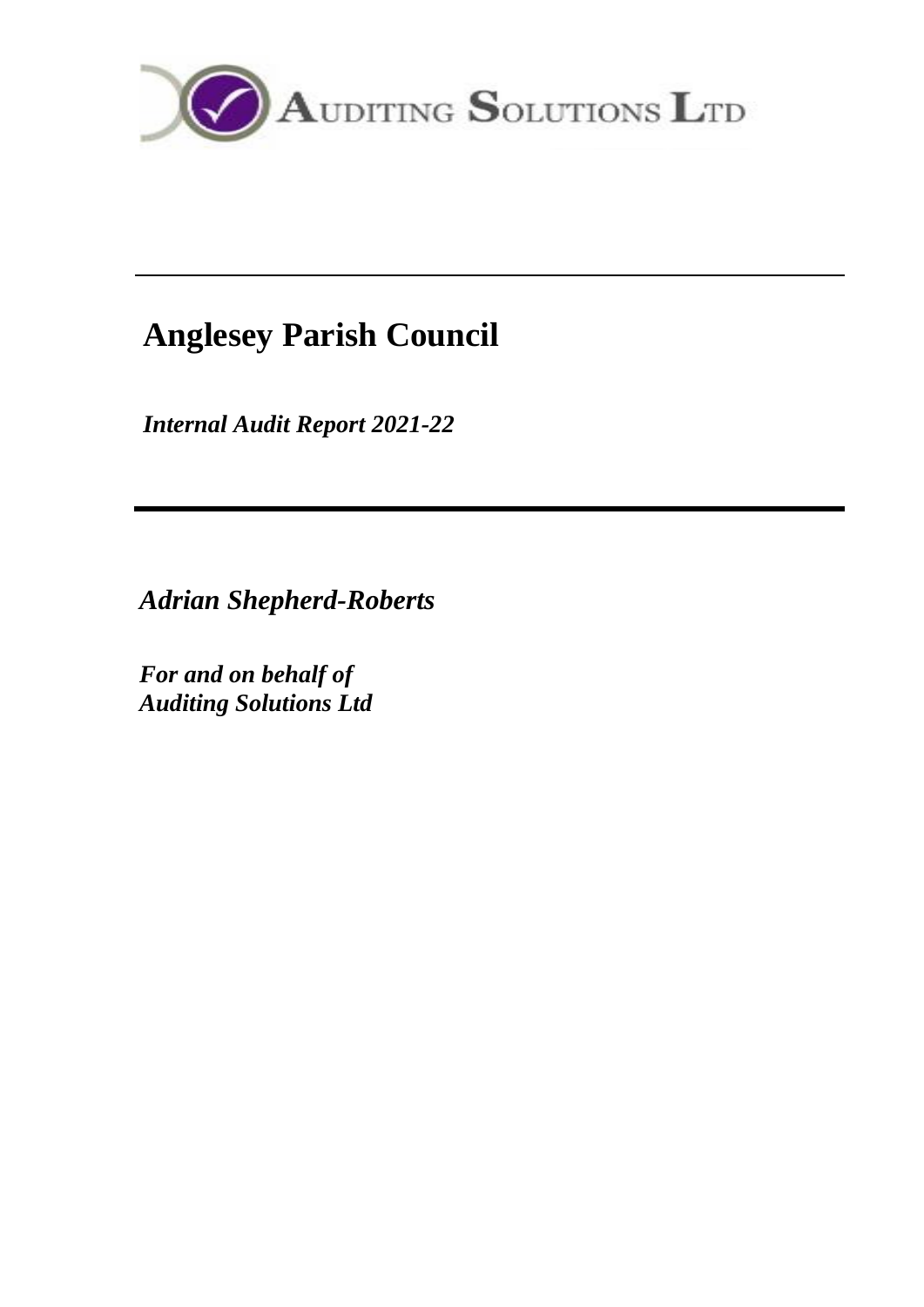## **Background and Scope**

The Accounts and Audit Arrangements introduced from 1<sup>st</sup> April 2001 require all Town and Parish Councils to implement an independent internal audit examination of their Accounts and accounting processes annually.

This report sets out the work undertaken in relation to the 2021-22 financial year. We have again undertaken our review for the year remotely: we wish to thank the Clerk in assisting the process, providing all necessary additional (to that examined at our interim visit) documentation in electronic format to facilitate completion of our review for the year and sign off of the Internal Audit Certificate in the year's AGAR. We have, obviously in the circumstances, reduced the volume of transactions examined, whilst still ensuring governance and financial controls remain effective.

### **Objectives**

Our prime objective is to provide the Council and local electors with an appropriate level of assurance as to the soundness of the systems of internal financial control, as well as identifying areas where scope exists for improvements in those controls or working practices, which may also result in the more effective and efficient use of resources.

### **Internal Audit Approach**

We have employed a combination of selective sampling techniques (where appropriate) and 100% detailed checks on all relevant key areas in order to gain sufficient assurance that the Council's financial and regulatory systems and controls continue to be appropriate and fit for the purposes intended.

Our working papers file and report for the year will be available, on request, for review by the Council's external auditors, should they wish to obtain further assurances on the adequacy of the systems examined and detailed in this report.

#### **Conclusions**

The Clerk to the Council has created an effective accounting and reporting operation for the Council.

We are pleased to acknowledge that Council members and the Clerk operate effective internal controls and procedural documentation.

We have completed and signed the 'Annual Internal Audit Report' in the year's Annual Governance and Accountability Return, having concluded that, in all significant respects, the control objectives set out in that report were being achieved throughout the financial year to a standard adequate to meet the needs of the Council.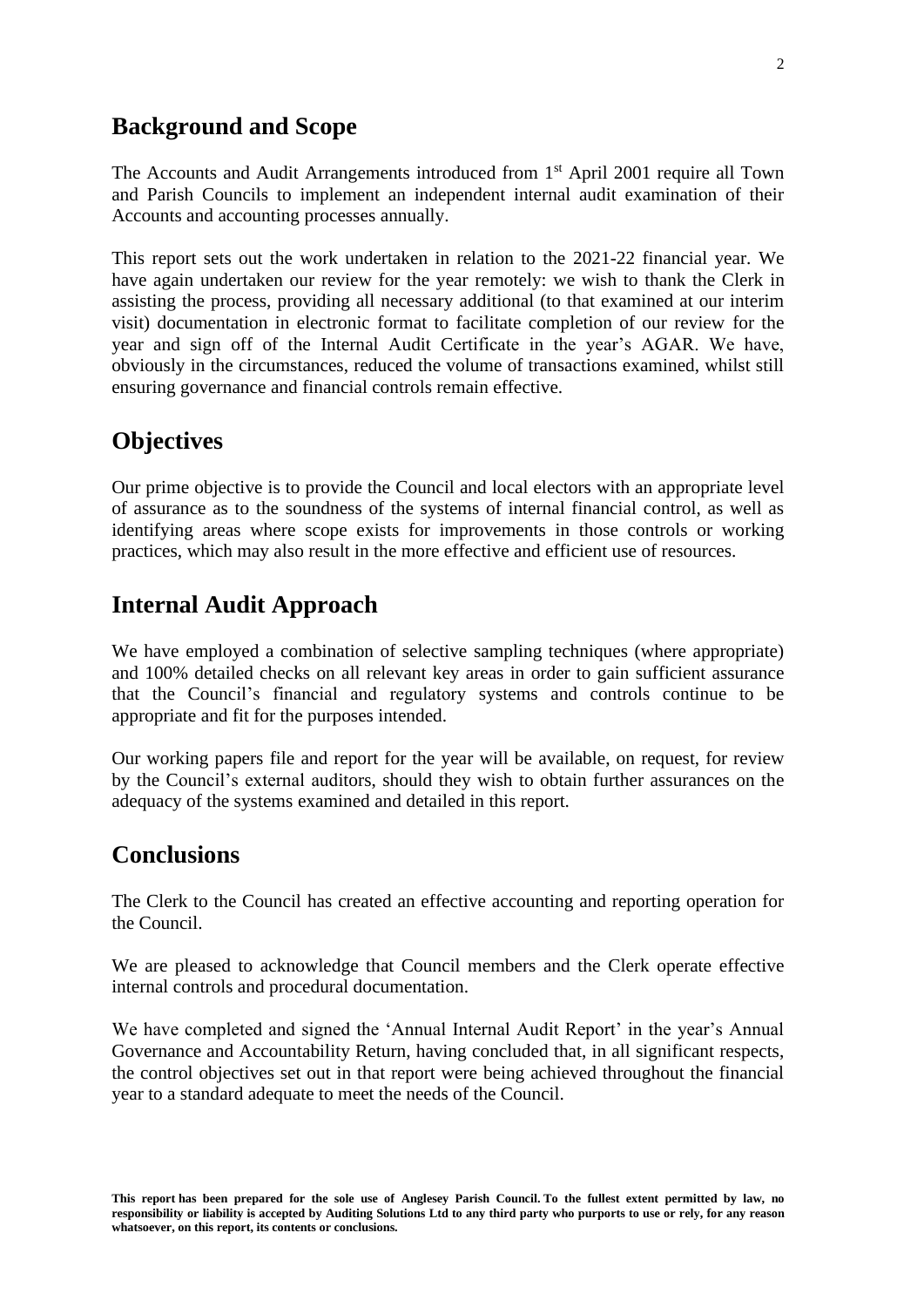## **Detailed Report**

## **Maintenance of Accounting Records & Bank Reconciliations**

Our objective is to ensure that the accounting records are being maintained accurately and currently and that no anomalous entries appear in cashbooks or financial ledgers.

A single receipts and payments cashbook is maintained, with individual transaction detail set out in spreadsheet format, combining both the Current and Deposit bank accounts held at HSBC Bank plc. We consider this to be more than acceptable given the low volume of transactions: we have:

- $\triangleright$  Checked and agreed the opening balances for 2021-22 to the closing Financial Statements for 2020-21;
- ➢ Checked and agreed all cashbook entries to the relevant bank statements for the year;
- $\triangleright$  Ensured that an appropriate columnar analysis is in use to facilitate preparation of the Statement of Accounts and production of data for inclusion at Section 2 Annual Governance and Accountability Return; and
- $\triangleright$  Checked and agreed the closing bank reconciliation as at 31<sup>st</sup> March 2022, with no long standing, uncleared effects or any other abnormal entries arising.

#### *Conclusions*

*No issues have been identified in this area of our review.*

## **Review of Corporate Governance**

Our objective is to ensure that the Council has a robust series of corporate governance documentation in place, that Council meetings are conducted in accordance with the adopted Standing Orders and that no actions of a potentially unlawful nature have been or are being considered for implementation. Consequently, we have: -

- ➢ Noted that the Standing Orders and Financial regulations were reviewed and approved in January 2022; and
- $\triangleright$  Examined the minutes of all Council meetings for the year to ensure that no issues affecting the Council's financial stability exist, also that the Council is not considering any decisions that may result in ultra vires expenditure being incurred.

#### *Conclusions*

*We consider that the Council's corporate governance framework has been completed in a satisfactory manner.*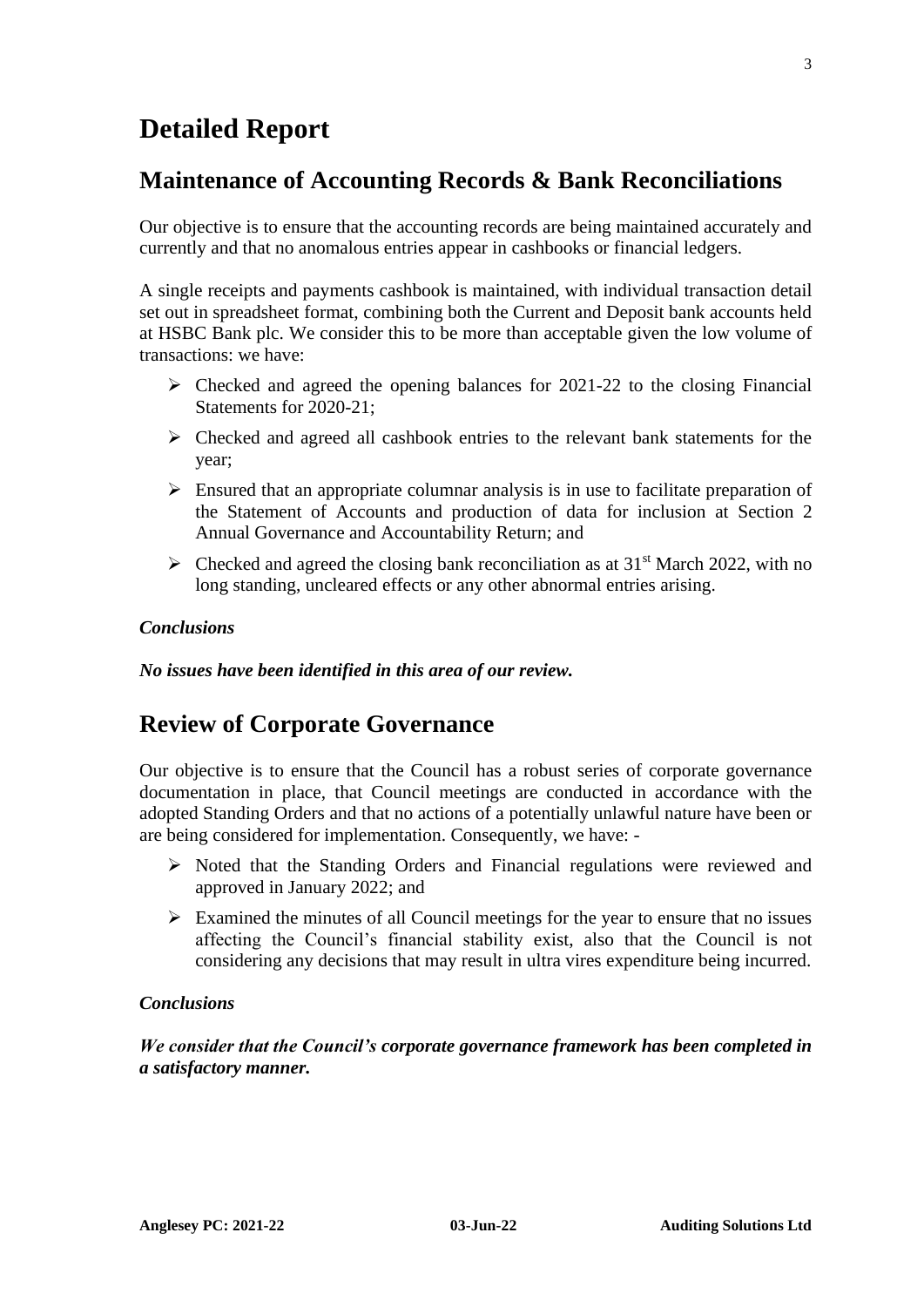## **Review of Expenditure**

Our aim here is to ensure that: -

- $\triangleright$  Payments are supported by appropriate documentation, either in the form of an original trade invoice or other appropriate form of document confirming the payment as due and/or an acknowledgement of receipt, where no other form of invoice is available;
- ➢ All payments are approved by members and recorded in the minutes of the relevant Council meetings
- ➢ Relevant Standing Orders and Financial Regulations have been met in relation to formal tendering processes;
- $\triangleright$  The correct expenditure analysis has been applied to payments when processed; and
- ➢ VAT has been appropriately identified for periodic recovery.
- ➢ We note that the final VAT return has yet to be completed for the financial year end, however this was being undertaken at the time of our review.

#### *Conclusions*

*We have reviewed a sample of payments in the year and are pleased to report that no significant issues have been identified with these payments satisfactorily meeting the above criteria.*

## **Assessment and Management of Risk**

Our aim here is to ensure that the Council has put in place appropriate arrangements to identify all potential areas of risk of both a financial and health and safety nature, whilst also ensuring that appropriate arrangements exist to monitor and manage those risks in order to minimise the opportunity for their coming to fruition.

We note that members have properly identified and recorded all the Financial Management Risks to which it considers the Council may be exposed, approving the Risk Assessment for 21-22 financial year.

We have examined the Council's current insurance policy, with Aviva, ensuring that appropriate cover is in place and noting that Fidelity Guarantee cover stands at £150,000 with both Employer's and Public Liability set at £10 million, which is considered appropriate for the Council.

#### *Conclusions*

*We are pleased to report that no issues have been identified in this area warranting formal comment or recommendation.*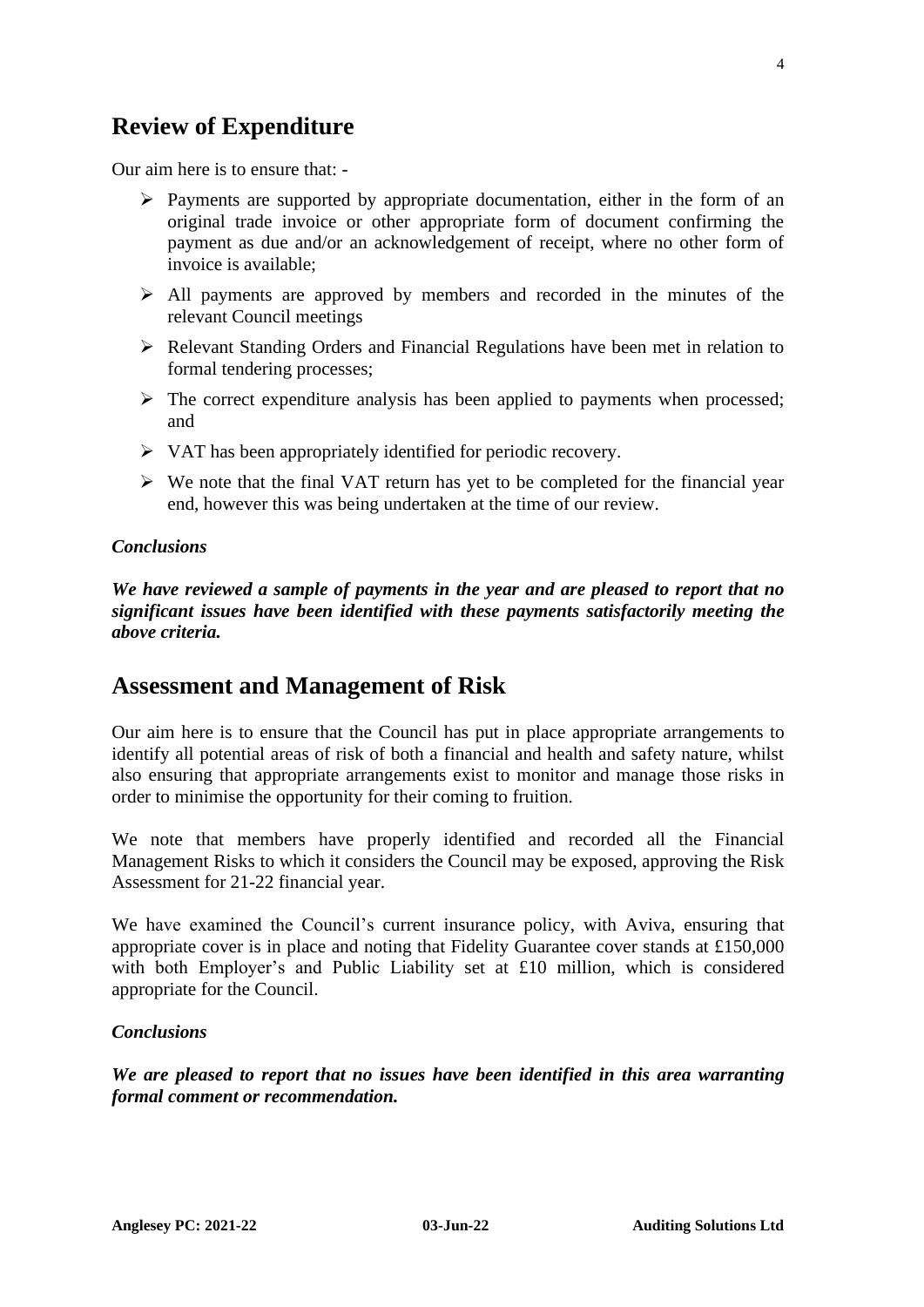### **Budgetary Control & Reserves**

We aim in this area of our work to ensure that the Council has appropriate procedures in place to determine its future financial requirements leading to the adoption of an approved budget and formal determination of the amount to be precepted on the District Council, that effective arrangements are in place to monitor budgetary performance throughout the financial year and that the Council has identified and retains appropriate reserve funds to meet future spending plans. To meet this objective, we:

- $\triangleright$  Note that the Full Council finalised its budget deliberations for 2022-23, estimates having been considered with approval and formal adoption of the Precept at the Council meeting held in December 2021 at £28,500
- $\triangleright$  Note that the Clerk has reported the Council's financial position periodically during the year utilising the spreadsheet cashbooks now in use: we consider this is remains appropriate given the current level of activity; and
- $\triangleright$  Also noted the Council's current financial position with total reserves at 31<sup>st</sup> March 2022 increased to £100,507.

#### *Conclusions*

*No issues arise to warrant formal comment or recommendation.*

## **Review of Income**

In considering the Council's income streams, we aim to ensure that robust systems are in place to ensure the identification of all income due to the Council from its various sources, to ensure that income is invoiced in a timely manner and that effective procedures are in place to pursue recovery of any outstanding monies due to the Council.

To meet this objective, given the low volume of transactions in this area, we have, as indicated previously, checked and agreed all receipts by reference to the cashbook and relevant bank statements. We have also checked the income arising from the allotments and the accounting records maintained, ensuring recovery of all sums due to the Council.

#### *Conclusions*

*No issues arise in this area of our review work.*

## **Petty Cash Account**

*The Council does not operate a petty cash account, all expenses incurred by the Clerk and members being reimbursed through the normal invoicing process.*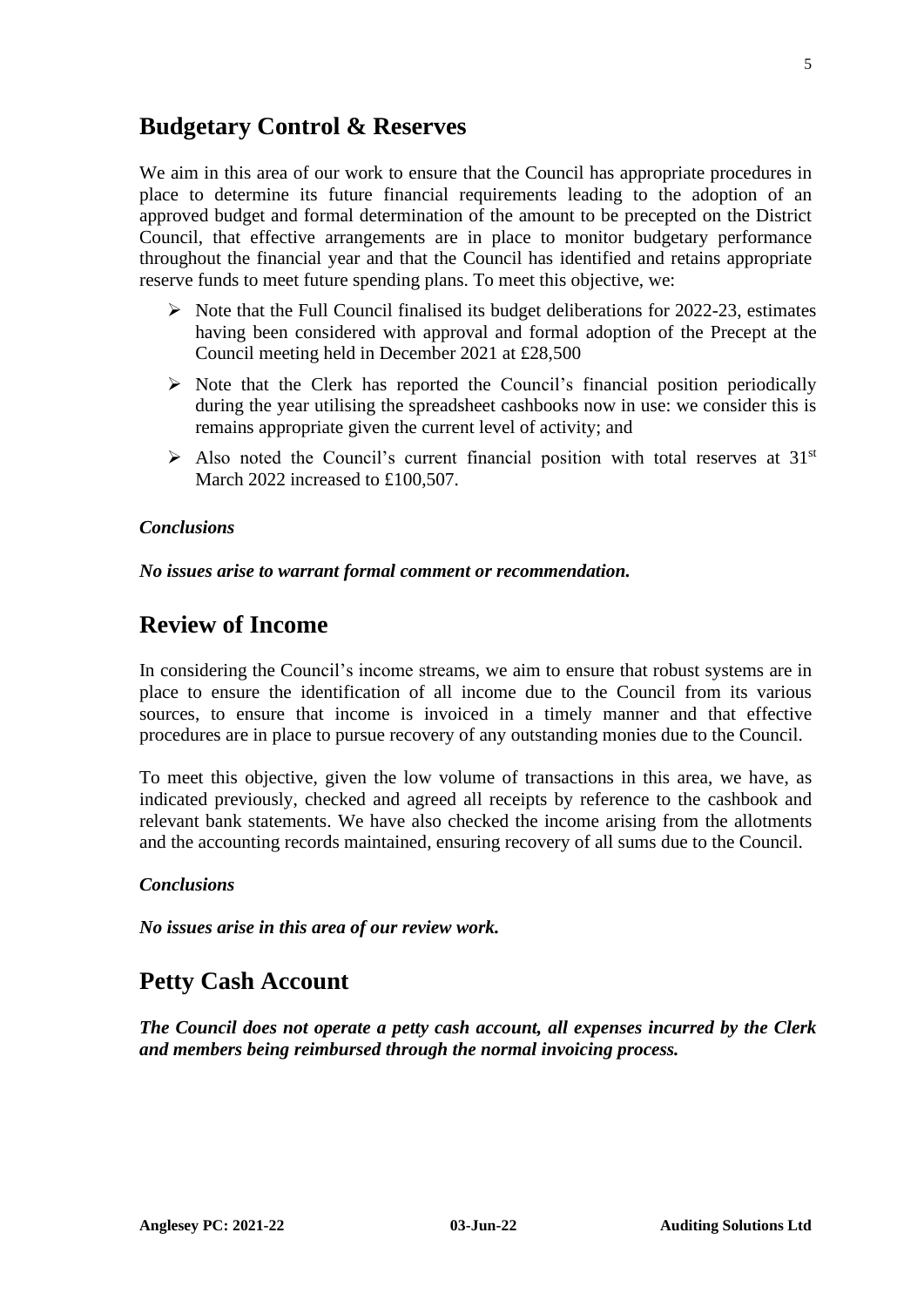## **Salaries and Wages**

In examining the Council's payroll function, we aim to confirm that extant legislation is being appropriately observed as regards adherence to the requirements of HM Revenue and Customs (HMRC) in the deduction and payment over of income tax and NI contributions.

To meet that objective we have examined the payroll procedures in place and the physical payments made to the Clerk in 2021-22 by reference to the cashbooks and relevant bank statements, together with the Clerk's supporting papers identifying the basis of the monthly payment calculations.

We are pleased to note that a formal PAYE scheme is in place in line with HMRC requirements, with regular payment of amounts deducted throughout the year.

#### *Conclusions*

*We are pleased to record that no issues have been identified in this area.*

### **Fixed Asset Registers**

The Governance and Accountability Manual requires all councils to maintain a record of all assets owned. We have checked and agreed the principles used in the detail, as recorded in the Council's Asset Register, noting that it has been prepared using purchase cost values or where that value is unknown at the previous year's Return level or uplifted or decreased to reflect the acquisition or disposal of assets.

#### *Conclusion*

*We note that the Council holds a number of assets including the allotments.* 

#### **Investments and Loans**

*The Council holds no specific investments, nor are any loans either repayable by, or to it in existence.*

### **Annual Governance and Accountability Return**

The 1996 Accounts and Audit Regulations required that all Councils prepare a detailed Statement of Accounts, together with supporting statements identifying other aspects of the Council's financial affairs.

We have examined the Council's procedures in relation to the preparation of the year-end detailed Annual Governance and Accountability Return data, also reviewing the arrangements for the identification of year-end debtors and creditors with no issues arising.